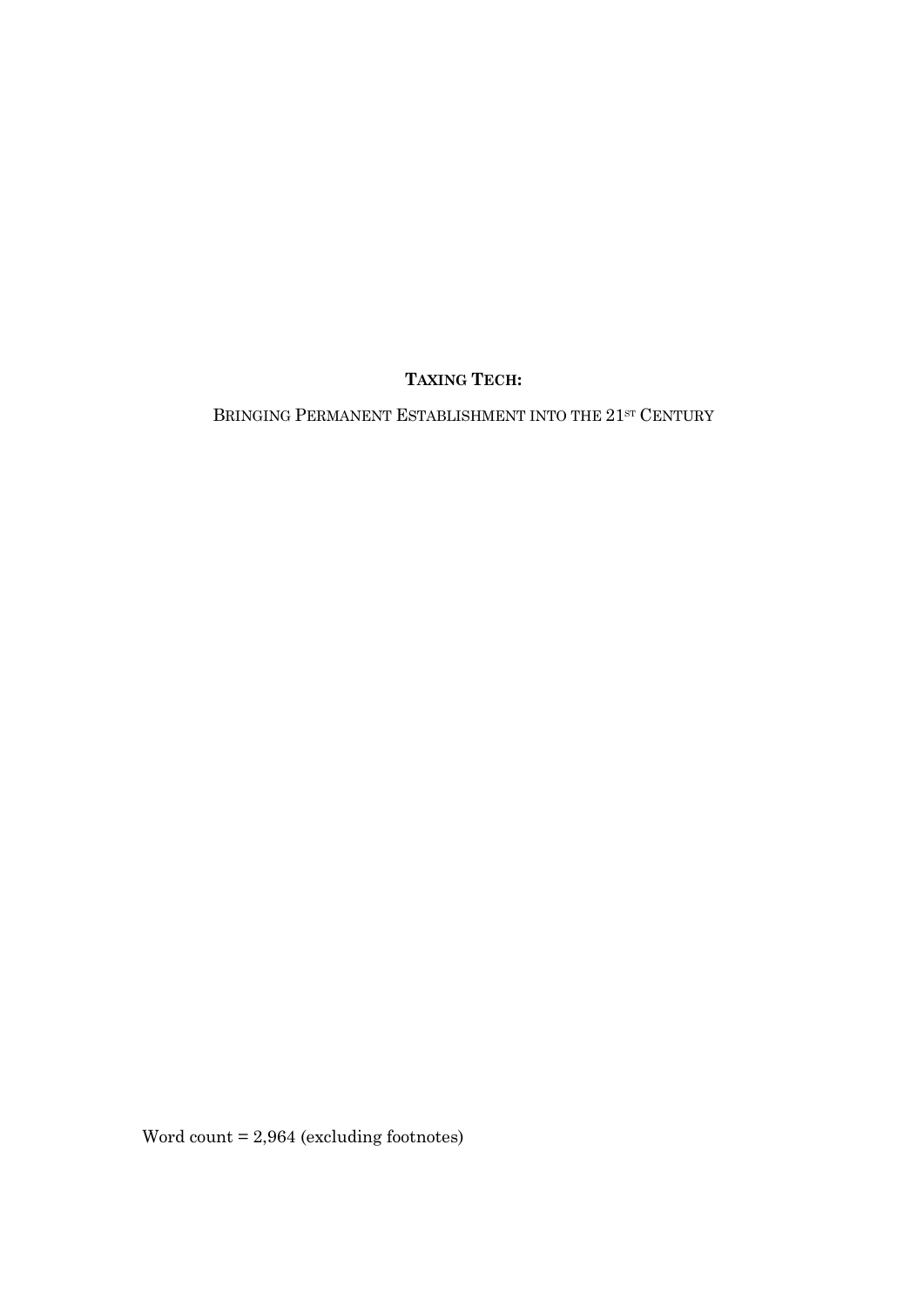# **INTRODUCTION**

 $\overline{\phantom{a}}$ 

Technology is famous for its fast-paced rate of change. A pocket calculator is more powerful than the computer that led NASA's first trip to the moon.1 Perhaps more strikingly, the 2017 iPhone has 23 times more processing power than the 2007 model2 and up to 32 times more storage.3 This has caused an explosion in the software market with firms racing to sell new ways to leverage the computers that can be found in everyone's pocket.<sup>4</sup> The resultant shift  $-$  the idea that the most lucrative product is now intangible software that can be distributed across the planet at the speed of light<sup>5</sup> – has exposed a major lacuna in the international tax system. That is because, for almost a century, international tax has been predicated on the idea that a country's right to tax a non-resident corporation depends on physical presence.6 This notion is now hopelessly out of date in a world where one the world's largest accommodation providers does not own a single hotel, the world's biggest taxi company does not own a single car, and the world's biggest publisher does not own a single printing press. Tax legislation must shift away from physical factors and move into the digital age.

<sup>1</sup> Kerry Kolbe, 'Man Versus Machine: How Computers Replaced Humans in the Space Race' (The Telegraph, 3 February 2017) <https://www.telegraph.co.uk/films/hiddenfigures/space-race-man-versus-machine/> accessed 28 September 2018.

<sup>2</sup> The 2007 iPhone had 128mb of RAM while the iPhone X has 3gb of RAM.

<sup>&</sup>lt;sup>3</sup> The 2007 iPhone had up to 8gb of storage while the iPhone X offers up to 256gb.

<sup>4</sup> It is reported that four out of five UK adults now own a smart phone: Katie Hope, 'UK "Has Never Been More Addicted to Smartphones"' (BBC, 26 September 2016) <https://www.bbc.co.uk/news/business-37468560> accessed 28 September 2018.

<sup>5</sup> Danny Crichton, 'With Software Eating Hardware, Silicon Valley Enters "Hard" Times' (TechCrunch, 30 June 2014)  $\kappa$ ttos://techcrunch.com/2014/06/30/with-software-eatinghardware-silicon-valley-enters-hard-times> accessed 28 September 2018.

<sup>6</sup> Michael Kobetsky, *International Taxation of Permanent Establishments: Principles and Policy* (CUP 2011) 106-151. See also: Huston & Williams, *Permanent Establishment: A Planning Primer* (Kluwer, 1993).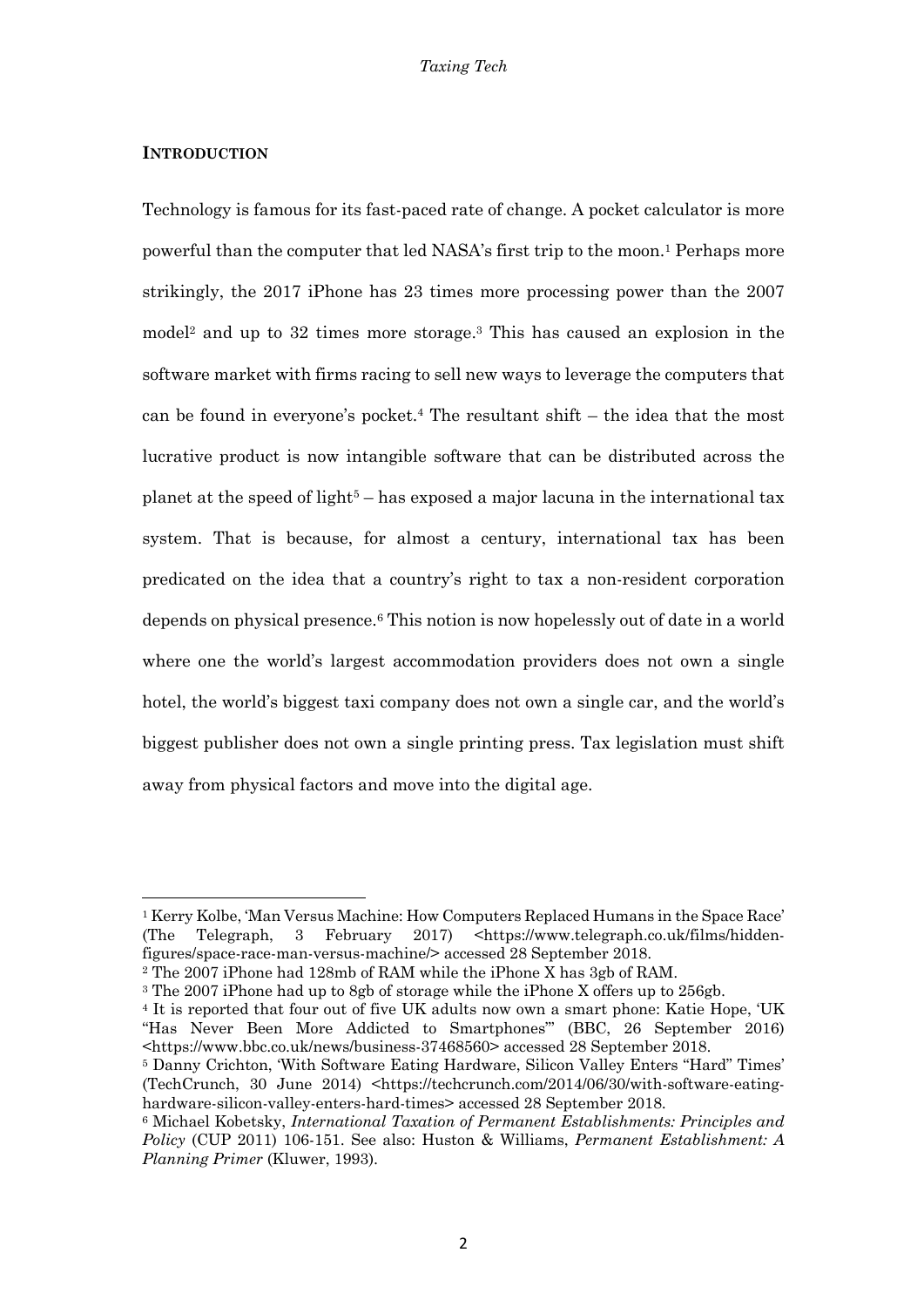# **THE CURRENT LAW**

Under section 5(2)(b) of the Corporation Tax Act 2009, *"A non-UK resident company is within the charge to corporation tax only if … it carries on a trade in the United Kingdom (other than a trade of dealing in or developing UK land) through a permanent establishment in the United Kingdom (emphasis added)"*. Residency is determined in two steps. Firstly, a company incorporated in the UK is automatically treated as resident in the UK unless it can show that for the purposes of a Double Tax Treaty it is regarded as resident elsewhere.7 Secondly, a company incorporated outside the UK will be treated as a UK resident company if its central management and control is in the UK.8 Therefore, for those companies that are not resident in the UK – either through incorporation or the central management and control test – the UK's jurisdiction to tax depends on showing that the foreign resident company has a permanent establishment ("PE") in the UK. This can be thought of as a threshold question;<sup>9</sup> without showing PE status, questions as to the relevant tax charges simply do not arise.

PE is defined by section 1141 of the Corporation Tax Act 2010. This statutory provision provides two limbs under which the test for PE will be satisfied. A company will have PE in the UK where:

<sup>7</sup> Corporation Tax Act 2009, s 14.

<sup>8</sup> Ibid; *De Beers Consolidated Mines v Howe* [1906] AC 455; *New Zealand Shipping Co Ltd v Stephens* (1907) 5 TC 553; *Untelrab Ltd v McGregor* [1996] STC (SCD) 1; *New Zealand Shipping Co Ltd v Thew* (1922) 8 TC 208; Inland Revenue Statement of Practice 1/90; Glen Loutzenhiser, *Tiley's Revenue Law* (Hart Publishing, 2016) 1295-1305.

<sup>9</sup> Michael P. Devereux & John Vella, 'Implications of Digitalization for International Corporate Tax Reform' Oxford University Centre for Business Taxation, Working Paper 17/07, 6; Glen Loutzenhiser, *Tiley's Revenue Law* (Hart Publishing, 2016) 1434.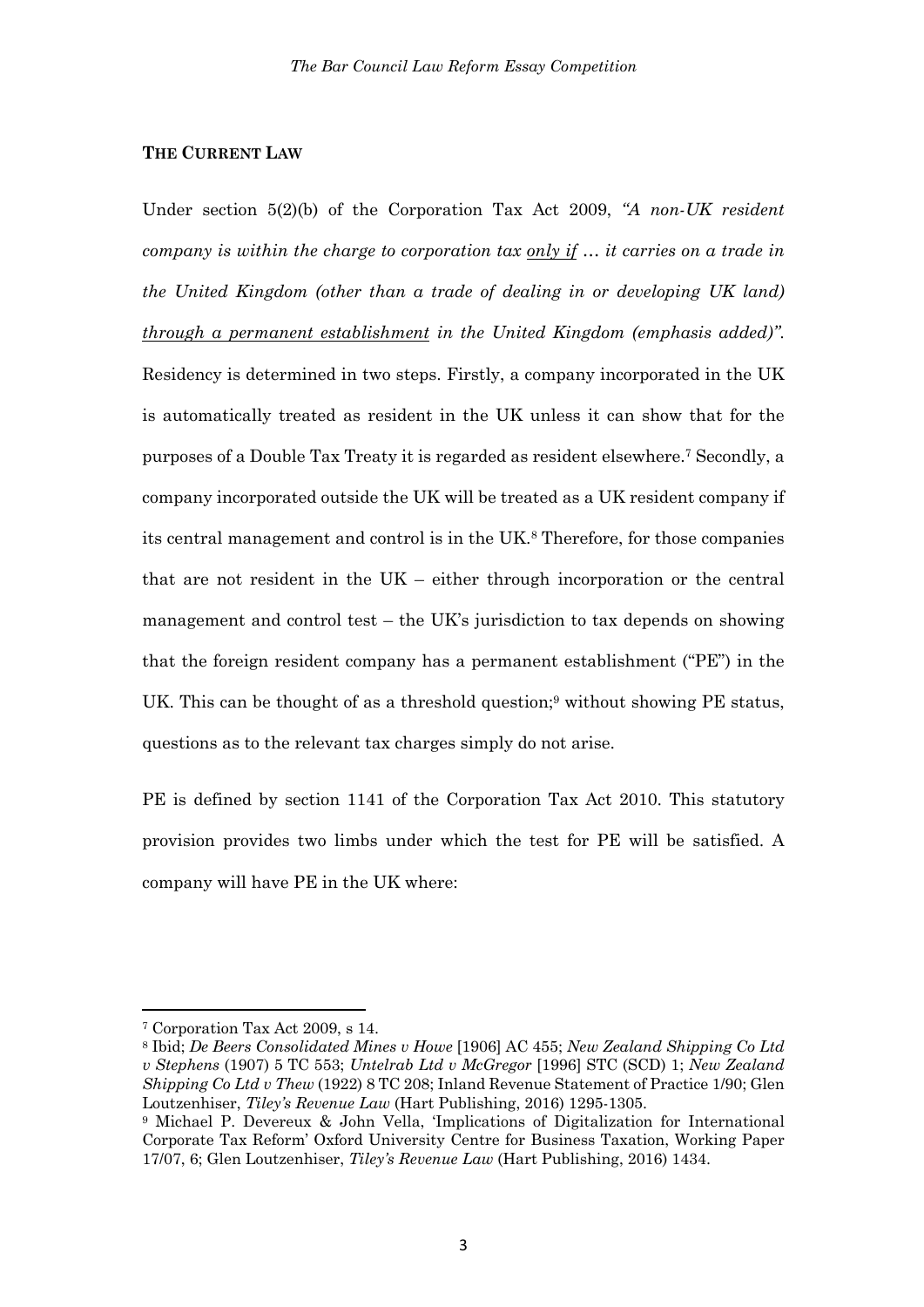- a. it has fixed place of business there through which the business of the company is wholly or partly carried on; or
- b. an agent acting on behalf of the company has and habitually exercises their authority to do business on behalf of the company.10

Limb (b) is usually excluded under Double Tax Treaties and so the focus must be on limb (a).11 Subsection 2 goes on to give a list of non-exhaustive indicators of when  $limb$  (a) will be satisfied:

- a. a place of management,
- b. a branch,
- c. an office,
- d. a factory,
- e. a workshop,
- f. an installation or structure for the exploration of natural resources,
- g. a mine, an oil or gas well, a quarry or any other place of extraction of natural resources, and
- h. a building site or construction or installation project.<sup>12</sup>

This definition of PE is imposed by Article 5 of the OECD Model Tax Convention and can also be found in most of the UK's Double Tax Treaties.13 For example, Article 7(1) of the US-UK Treaty provides:

*"The business profits of an enterprise of a Contracting State shall be taxable only in that State unless the enterprise carried on business* 

<sup>10</sup> Corporation Tax Act 2010, s 1141(1).

<sup>11</sup> Glen Loutzenhiser, *Tiley's Revenue Law* (Hart Publishing, 2016) 1449

<sup>12</sup> Corporation Tax Act 2010, s 1141(2).

<sup>13</sup> Glen Loutzenhiser, *Tiley's Revenue Law* (Hart Publishing, 2016) 1449.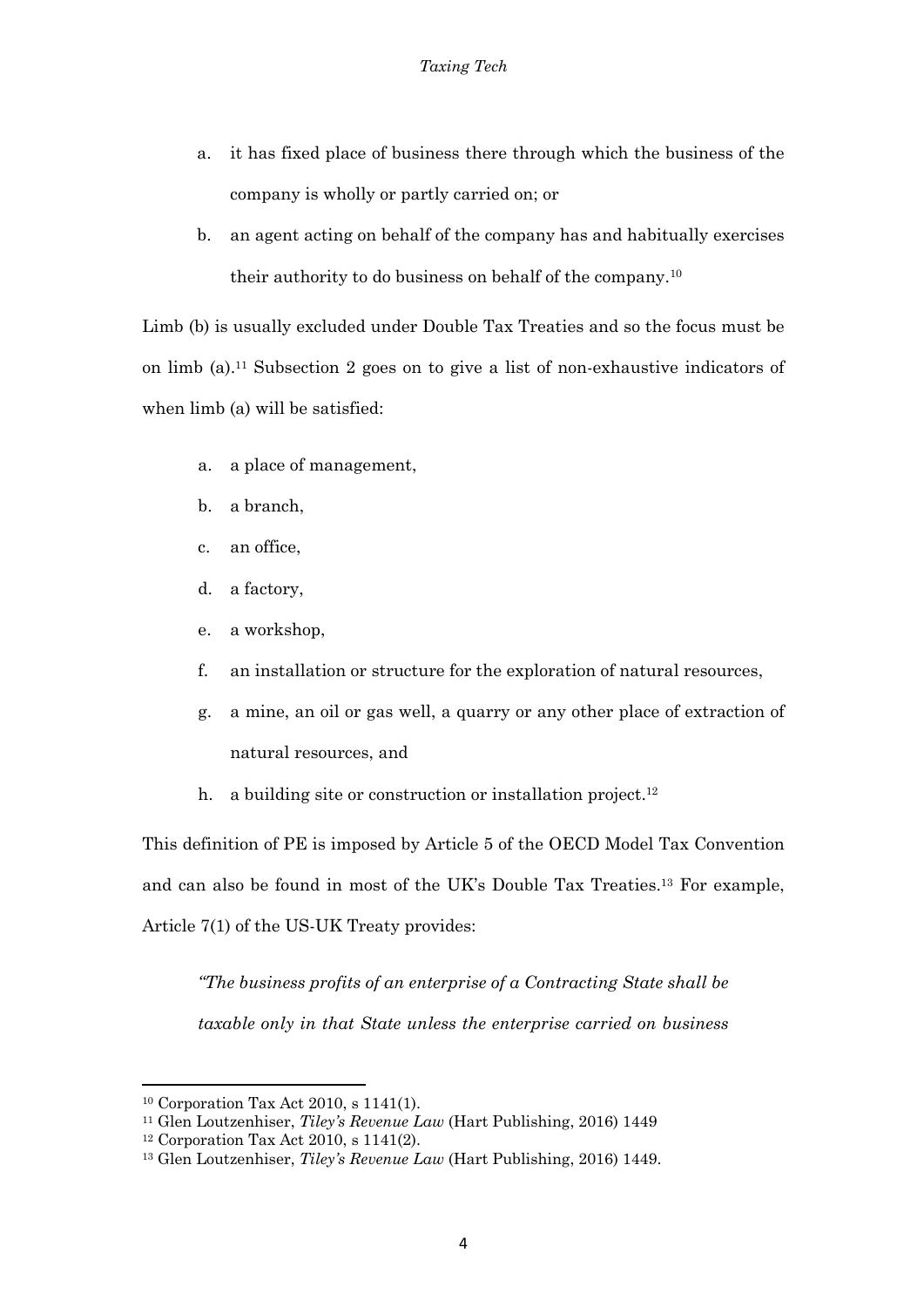*in the other Contracting State through a permanent establishment situated therein."14*

Article 5(1) defines a permanent establishment in the same terms as under limb (a) above and Article 5(2) gives the familiar list of illustrative examples. Where there is an inconsistency between a Double Tax Treaty and domestic law, the treaty is to take priority unless a treaty override15 was intended and it is accepted law that Double Tax Treaties are to be interpreted in light of the OECD commentaries.16

The 2010 OECD Commentary spells out the need for a physical link to a jurisdiction before PE status can be established: *"According to the definition, the place of business has to be a 'fixed' one. Thus in the normal way there has to be a link between the place of business and a specific geographical point."17* Concretely, the commentary suggests that:

*"…an Internet website, which is a combination of software and electronic data, does not in itself constitute tangible property. It therefore does not have a location that can constitute a 'place of business' as there is no 'facility such as premises or, in certain instances, machinery or equipment' (see paragraph 6 2 above) as far* 

<sup>14</sup> UK/USA Double Taxation Convention, incorporated into domestic law by the Double Taxation Relief (Taxes on Income)(The United States of America) Order 2002 (SI 2002/2848).

<sup>15</sup> See further: Craig Elliffe, 'The Lesser of Two Evils: Double Tax Treaty Override or Treaty Abuse?' [2016] BTR 62.

<sup>16</sup> International and Other Provisions Act 2010, s 6; *Bloomberg Inc. (UK Permanent Establishment) and others v The Commissioners for Her Majesty's Revenue & Customs* [2018] UKFTT 205 (TC), [2018] SFTD 1079.

<sup>17</sup> OECD, *Commentaries on the Articles of the Model Tax Convention* (2010) 94.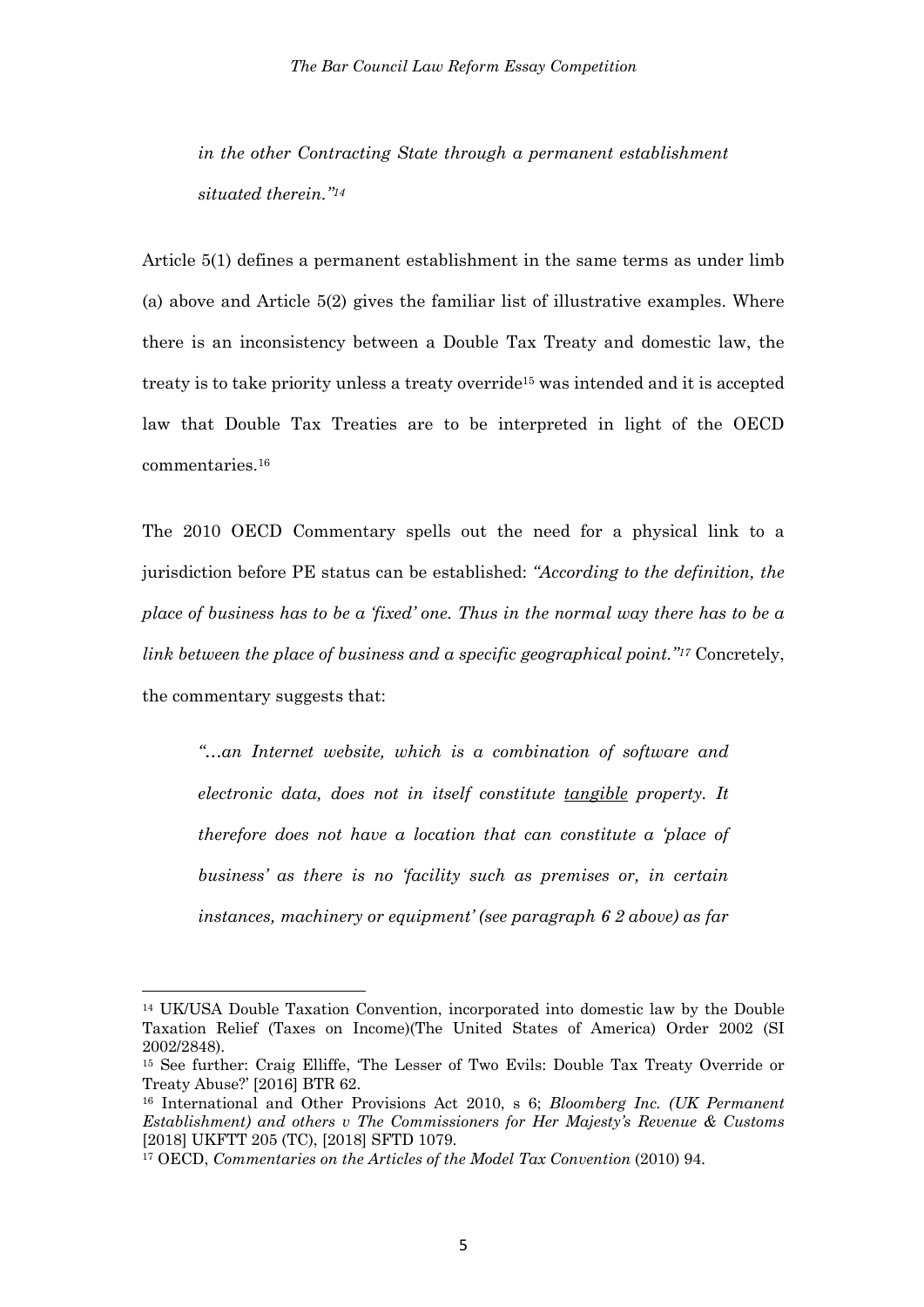*as the software and data constituting that web site is concerned (emphasis added)."18*

The 2010 OCED Commentary also states that in some cases the location of a server may be sufficient to create a PE.19 For example, where *"the conclusion of the contract with the customer, the processing of the payment and the delivery of the products are performed automatically through the equipment located there"* a PE will arise.<sup>20</sup> In practice, however, this can be circumvented by creating three-party contracts whereby the consumer contracts with a server in another jurisdiction and that server in turn contracts with the service or goods provider.<sup>21</sup> Furthermore, there is no technological reason why a server has to be located in the jurisdiction of the users that it seeks to connect with. <sup>22</sup> For example, Facebook has recently built new servers within the Arctic Circle in order to reduce the cost of cooling. <sup>23</sup>

Finally, the commentary goes on to note that for most businesses which *use* the internet to provide goods or services, rather than those that are in the business of providing the internet – in other words Internet Service Providers – the provision of a server will be no more than an activity of preparatory and auxiliary

<sup>18</sup> Ibid 110.

<sup>19</sup> Ibid 110-111.

<sup>20</sup> Ibid 112.

<sup>21</sup> OECD, *Preventing the Artificial Avoidance of Permanent Establishment Status, Action 7 - 2015 Final Report* (OECD/G20 Base Erosion and Profit Shifting Project 2015) 42.

<sup>22</sup> Brad Litwin, 'How to Pick the Perfect Location for your Dedicated Server' (A2 Hosting, 1 June 2017) < https://www.a2hosting.com/blog/dedicated-server-location/> accessed 28 September 2018.

<sup>23</sup> Josh Constine, 'Zuck's Photo's from Facebook's Futuristic Arctic Data Centre' (TechCrunch, 28 September 2018) < https://techcrunch.com/gallery/facebook-lulea/> accessed 28 September 2018.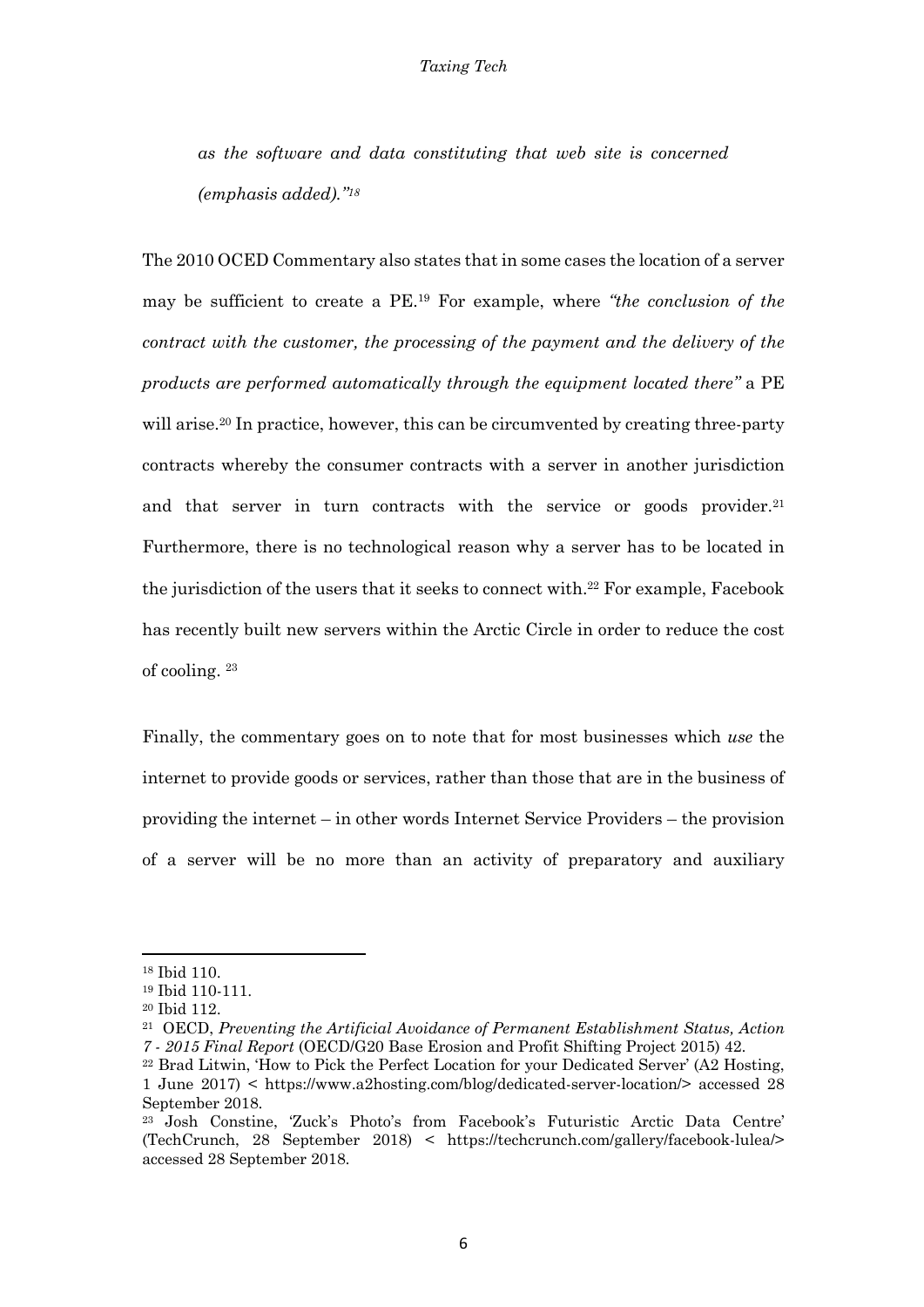character. <sup>24</sup> An activity which is preparatory or auxiliary falls under Article 5(4) of the OECD Model Treaty as being insufficient to create a PE.25 An e-retailer is therefore unlikely to attract PE status by having a server located in the UK because they use that server merely as an auxiliary feature of selling goods. The main activities of the typical technology company, including mining user data using machine learning algorithms, negotiating advertising contracts, and research and development, may well take place in another jurisdiction, avoiding PE status in the UK.

#### **THE NEW LANDSCAPE**

The notion of PE outlined above first emerged in the 19<sup>th</sup> century.<sup>26</sup> The concept was then adopted by the League of Nations in the 1920s, with the first Model Treaty for the Avoidance of Double Taxation being singed in 1928.27 There are a number of points of note from the historical origins of PE. Firstly, PE was introduced as an attempt to avoid double taxation.28 It was conceived at a time when both the resident and source state could claim complete taxing rights and there was recognition of the need to help grow links between different nations.29 By contrast, in recent decades a lack of PE has more regularly been used to avoid the payment of tax in a jurisdiction.30 The lack of PE status in the countries in which technology companies, and particularly software companies, sell their

<sup>24</sup> OECD, *Commentaries on the Articles of the Model Tax Convention* (2010) 130.

<sup>25</sup> See also Corporation Tax Act 2010, s 1143.

<sup>26</sup> Michael Kobetsky, *International Taxation of Permanent Establishments: Principles and Policy* (CUP 2011) 106-151.

<sup>27</sup> Ibid. See also: Avery Jones, 'Problems of Categorising Income and Gains for Tax Treaty Purposes' [2001] BTR 382.

<sup>28</sup> Ibid.

<sup>29</sup> Ibid. On the importance of the distinction between source and resident state see: Glen Loutzenhiser, *Tiley's Revenue Law* (Hart Publishing, 2016) 1441.

<sup>30</sup> Heather Self, 'Addressing Base Erosion and Profit Shifting' [2013] BTR 117, 118-119.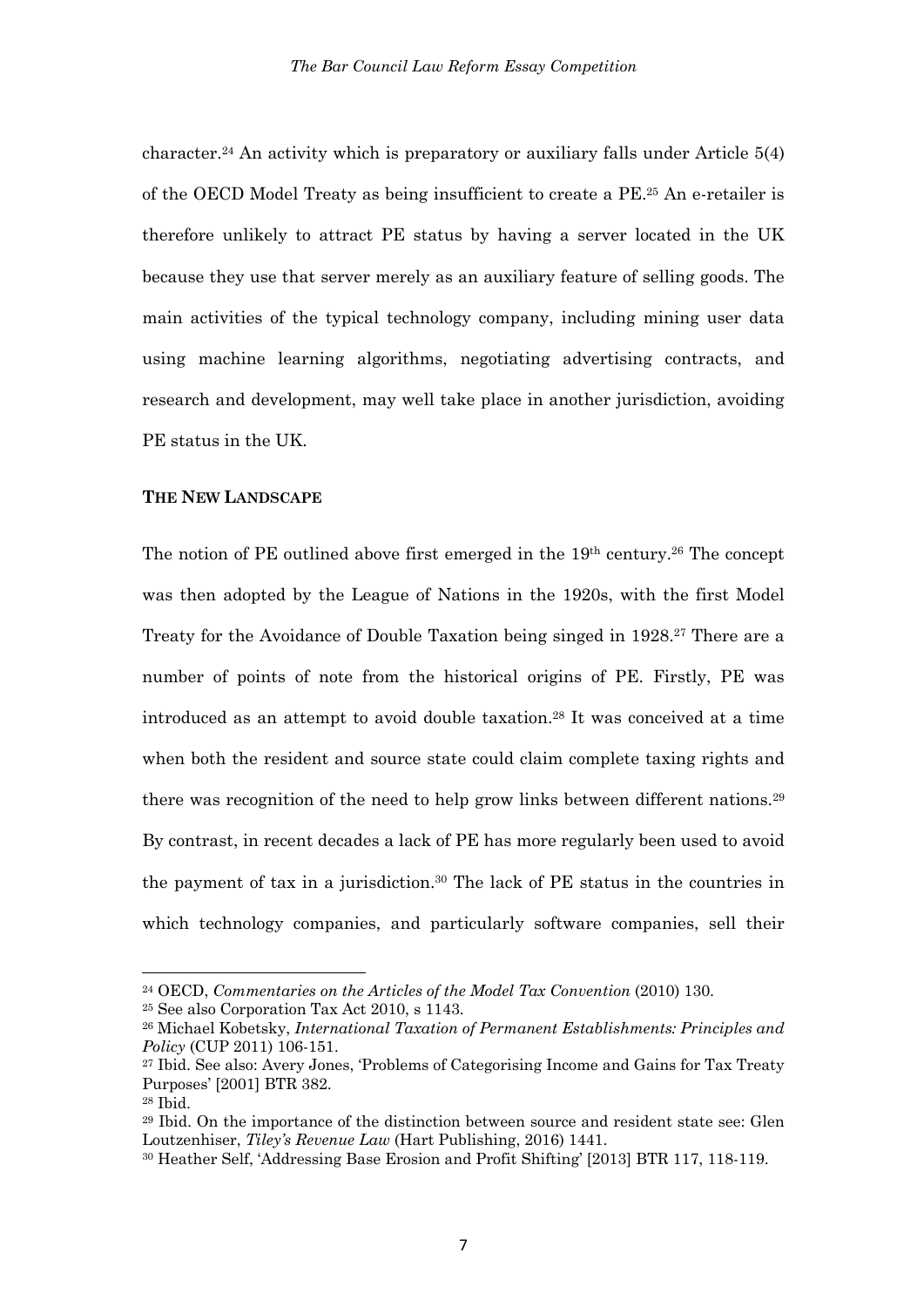#### *Taxing Tech*

products is what makes such a situation possible. One-hundred years ago PE status was seen as a business-friendly exemption to avoid double taxation where a certain transaction clearly took place in the non-resident jurisdiction; now it is seen as a costly blackhole that should be avoided at all costs. 31

Secondly, the economy of 2018 is fundamentally different to that of 1928. As life has increasingly become digital, PE rules have become an inappropriate way to determine jurisdiction to tax because they are tied to physical factors and do not appropriately consider the value generated in countries with a large number of users interacting on a platform. Take, for example, a large social media platform. Revenue and value is generated on such a platform by the creation of content by users.32 This creation of content causes other users to logon to the platform and interact with each other and so the cycle continues.33 The more users that login, the more valuable the website is for potential advertising customers.34 However, such a platform is able to function in the UK without necessarily creating any physical presence in the jurisdiction. This has been facilitated by the ability to transfer information across the globe at the speed of light. Anyone in the world with an internet connection can be accessed by anyone else, without the need for any physical presence in the jurisdiction. The OECD has termed this concept *"scale without mass"* and it is the reason that permanent establishment is no longer an

<sup>31</sup> PWC, *Permanent Establishments 2.0: At the Heart of the Matter* (2013); Bruce Militzok, 'Permanent Establishment: How to Know When & Where the Tax Line Has Been Crossed' (Alliott Group, 23 June 2017) <https://www.alliottgroup.net/practice-managementresources-for-owner-managed-firms/permanent-establishment-risk-managementstrategy/> accessed 28 September 2018.

<sup>32</sup> OECD, *Tax Challenges Arising from Digitalisation – Interim Report 2018: Inclusive Framework on BEPS* (OECD/G20 Base Erosion and Profit Shifting Project 2018) 24-30. <sup>33</sup> Ibid.

<sup>34</sup> Ibid 38.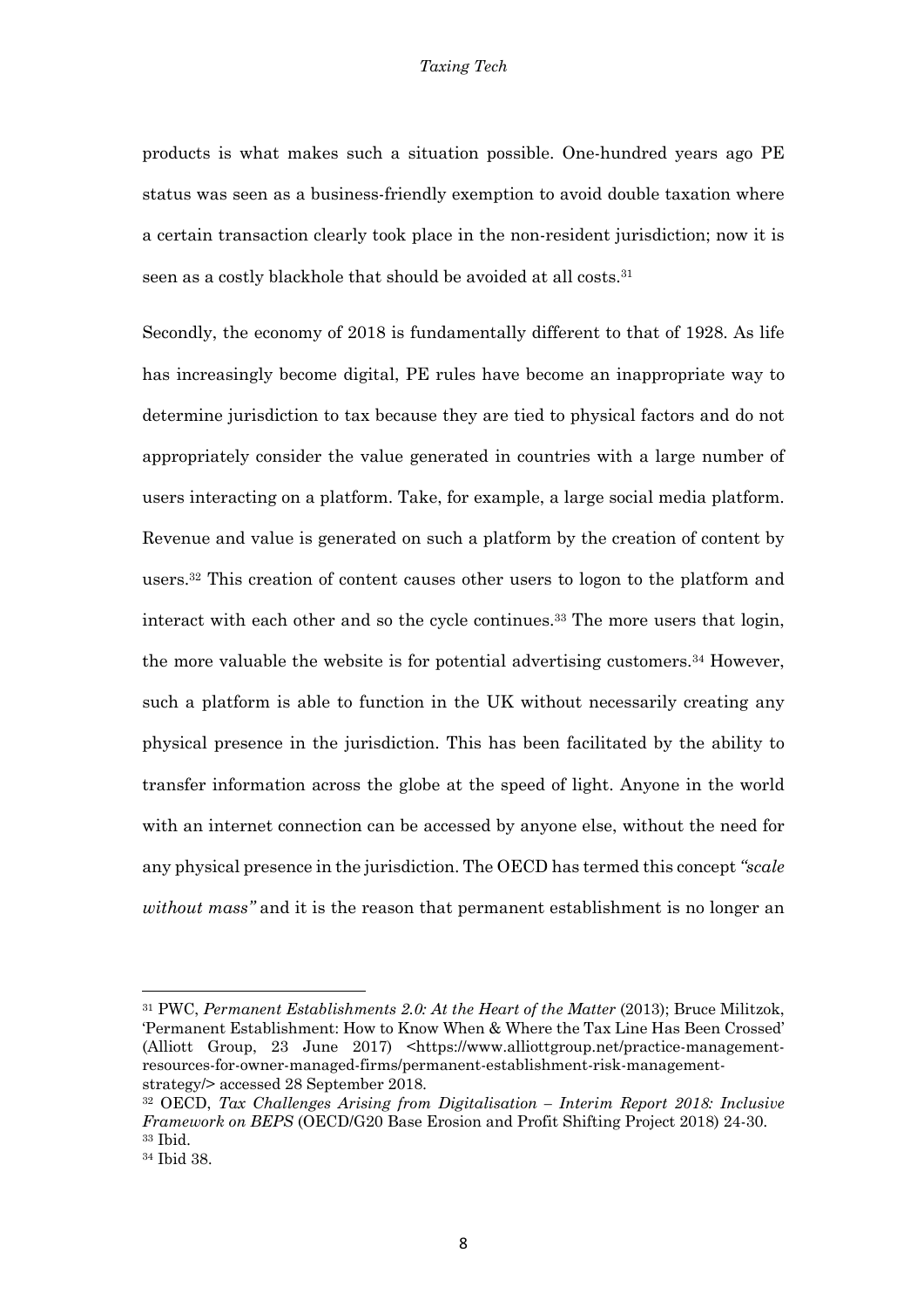appropriate way to establish rights to tax.35 Devereux and Vella have explained the point as follows:

*"With modern communications, advertising of all forms, including through social media, may be managed by staff located outside country C. Where this happens, the consumers' country, C, is less likely to be able to tax any part of the profits resulting from the sale because the physical presence necessary to satisfy the threshold is missing."36*

Indeed, in the US the physical presence rule has recently been overruled in a federal context. In *South Dakota v Wayfair Inc*, the US Supreme Court had to decide whether South Dakota's right to levy a sales tax on out of state sales depended on some physical presence in South Dakota.37 Giving the Opinion of the Court, holding that such a link was not necessary, Kennedy J pointed out how arbitrary physical presence has become as a jurisdictional question:

*"…a business with one salesperson in each State must collect sales taxes in every jurisdiction in which goods are delivered; but a business with 500 salespersons in one central location and a website accessible in every State need not collect sales taxes on otherwise identical nationwide sales."38*

<sup>35</sup> Ibid 51.

<sup>36</sup> Michael P. Devereux & John Vella, 'Implications of Digitalization for International Corporate Tax Reform' Oxford University Centre for Business Taxation, Working Paper 17/07, 6.

<sup>37</sup> *South Dakota v Wayfair Inc* 585 US \_ (2018).

<sup>38</sup> Ibid 12.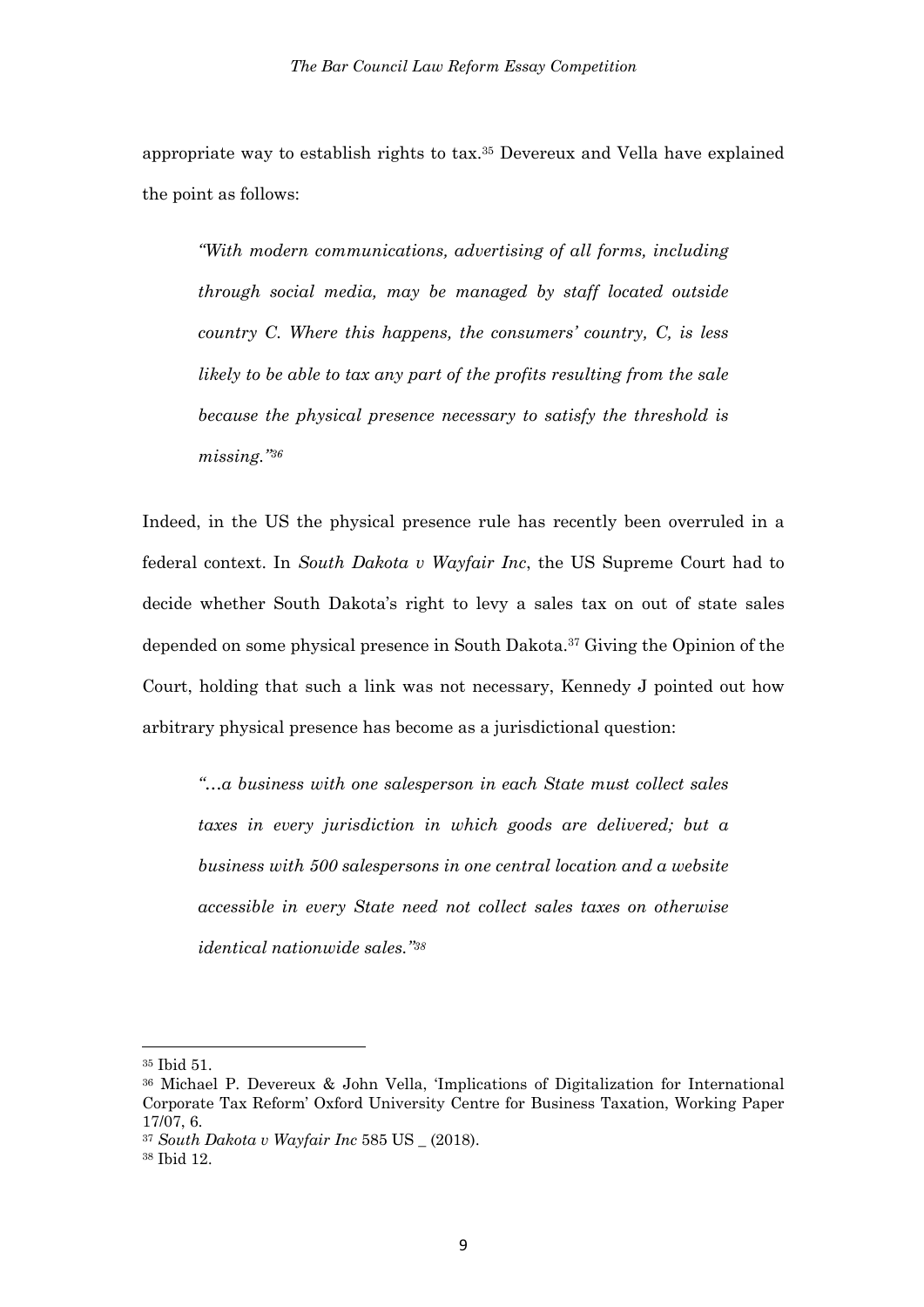Thirdly, the current system leads to distortion when comparing traditional businesses with their modern counterparts.39 Take the accommodation sector as an example. Traditionally, setting up a hotel has required bricks and mortar in the jurisdiction in which the accommodation was to be provided, for obvious reasons. Such physical presence would attract PE status and consequent jurisdiction to tax. However, a new business model has now emerged whereby online platforms can link those who wish to monetise spare accommodation capacity with those who are looking for somewhere to stay. From the perspective of the consumer there is no difference between the type of service that is delivered by each of the two models – both can offer a place to stay. However, the online platform's lack of physical presence means that it will not attract a charge to tax in the jurisdiction where the accommodation is provided and can consequently offer cheaper prices. This has the effect of favouring the online platform over the traditional model despite the fact that no policy decision has ever been taken to do so. In the words of Gorsuch J, this *"guarantees a competitive benefit to certain firms simply because of the organizational form they choose".40* That criticism holds equal weight on the international tax sphere. If it is felt appropriate to favour online businesses over those with a physical presence, this should be as a consequence of a deliberate decision and carefully designed tax breaks, not the result of technology outstripping the assumptions upon which our tax rules are based.

<sup>39</sup> Ibid 13.

<sup>40</sup> *Direct Marketing Association v Brohl* 814 F. 3d 1129, 1150–1151.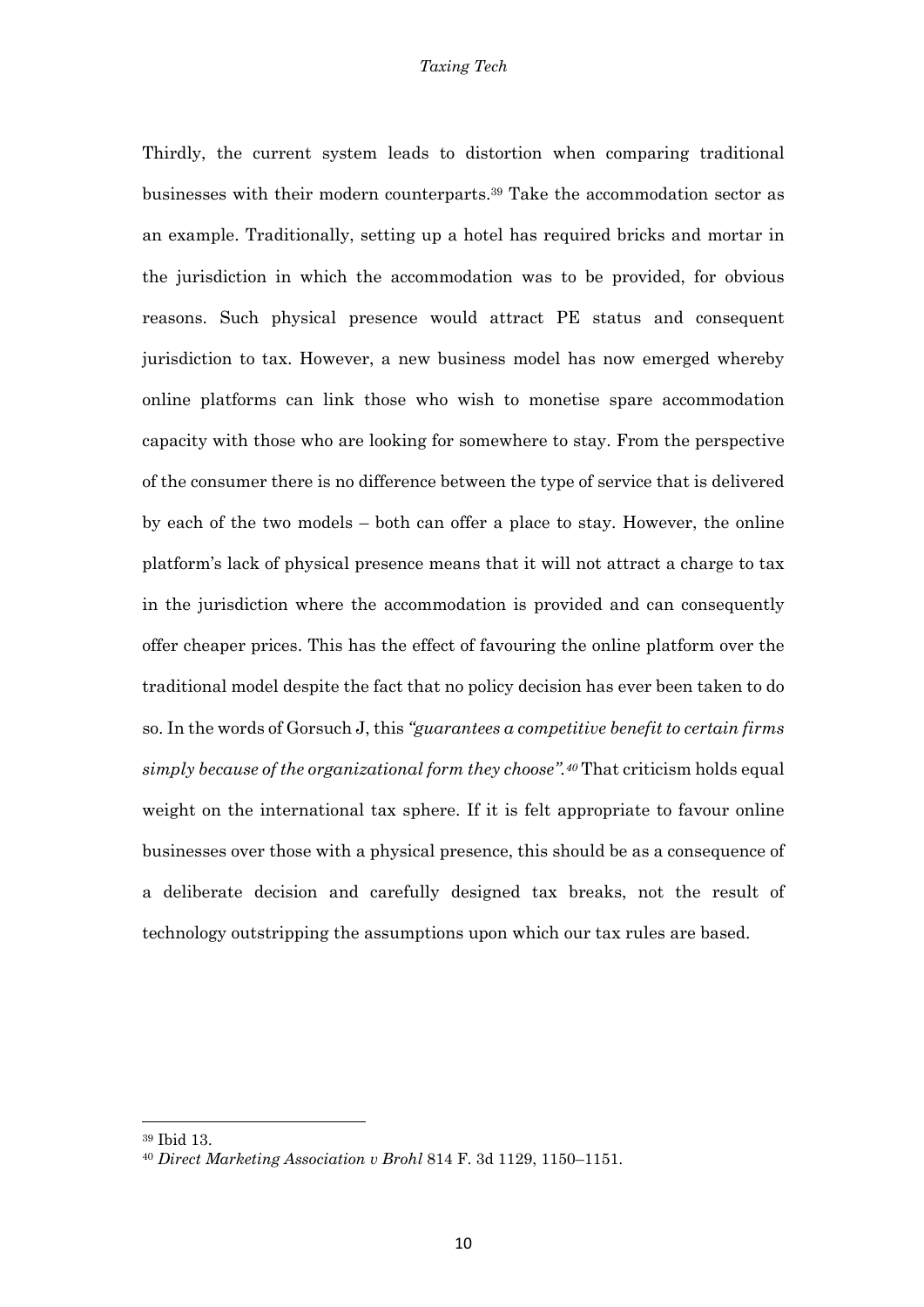## **REFORM: SIGNIFICANT DIGITAL PRESENCE**

A number of attempts have been made to counter the issue highlighted in this essay. <sup>41</sup> For example, George Osborne introduced a Diverted Profits Tax (DPT) to catch MNEs who seek artificially to avoid PE status in the UK and book their profits elsewhere. <sup>42</sup> However, measures such as this do not go to the heart of the issue; many modern companies *genuinely* do not have a PE in the UK because of the focus on *physical* attributes in the rule.43 The DPT seeks to target corporations that have arrangements which are, *"designed so as to ensure that the foreign company does not, as a result of the avoided PE's activity, carry on that trade in the United Kingdom for the purposes of corporation tax (emphasis added)".44* This legislation should effectively target the situation, highlighted above, whereby a three-party contract is artificially created or operations are split between different companies.45 However, the real problem is that the very concept of a physical PE is inept for the digital economy and no amount of anti-abuse legislation will solve that.

The best solution to the issues discussed in this paper would be to abandon the idea of *physical* presence. Instead it should be recognised that in the digital era, many companies are able to operate a substantial presence in the UK without any *physical* nexus. This is an approach that has recently been suggested by the

<sup>41</sup> Australia has also followed this approach with its own Diverted Profits Tax.

<sup>42</sup> Finance Act 2015, Part 3. See further: See further: Criag Elliffe, 'The Lesser of Two Evils: Double Tax Treaty Override or Treaty Abuse?' [2016] BTR 62.

<sup>43</sup> Ben Jones, Susan Seabrook, Sebastiano Sciliberto & Georgina Jones, 'Taxation of the Digital Economy: Unilateral Measures' (2018) 1389 TJ 8, 10.

<sup>44</sup> Finance Act 2015, s 86(1)(e).

<sup>45</sup> See further: OECD, *Preventing the Artificial Avoidance of Permanent Establishment Status, Action 7 - 2015 Final Report* (OECD/G20 Base Erosion and Profit Shifting Project 2015) 42.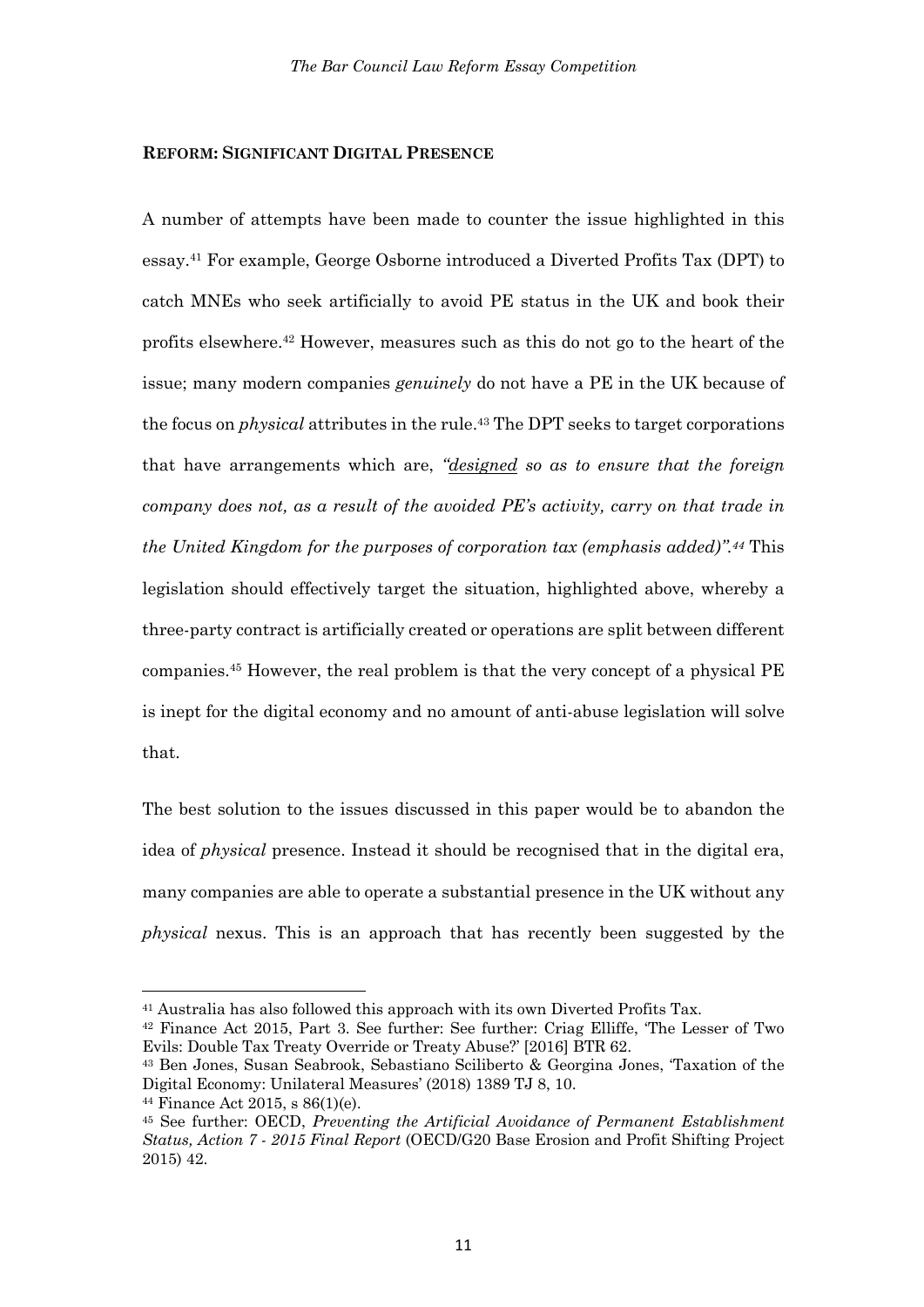European Commission who have made proposals for a Directive laying down rules relating to the corporate taxation of a significant digital presence.<sup>46</sup> Indeed, the EU is not the first body to have suggested widening the concept of PE with Italy, Israel and Taiwan, among others, already having introduced similar reforms.47 Under Article 4(1) of the proposed Directive, *"a permanent establishment shall be taken to exist if a significant digital presence exists through which a business is wholly or partly carried on"*. Article 4(3) then provides that:

*"A 'significant digital presence' shall be considered to exist in a Member State in a tax period if the business carried on through it consists wholly or partly of the supply of digital services through a digital interface and one or more of the following conditions is met with respect to the supply of those services by the entity carrying on that business, taken together with the supply of any such services through a digital interface by each of that entity's associated enterprises in aggregate:* 

> *(a) the proportion of total revenues obtained in that tax period and resulting from the supply of those digital services to users located in that Member State in that tax period exceeds EUR 7 000 000;*

<sup>46</sup> Proposal for a Council Directive laying down rules to the corporate taxation of a significant digital presence 2018/0072 (CNS).

<sup>47</sup> Ben Jones, Susan Seabrook, Sebastiano Sciliberto & Georgina Jones, 'Taxation of the Digital Economy: Unilateral Measures' (2018) 1389 TJ 8, 11.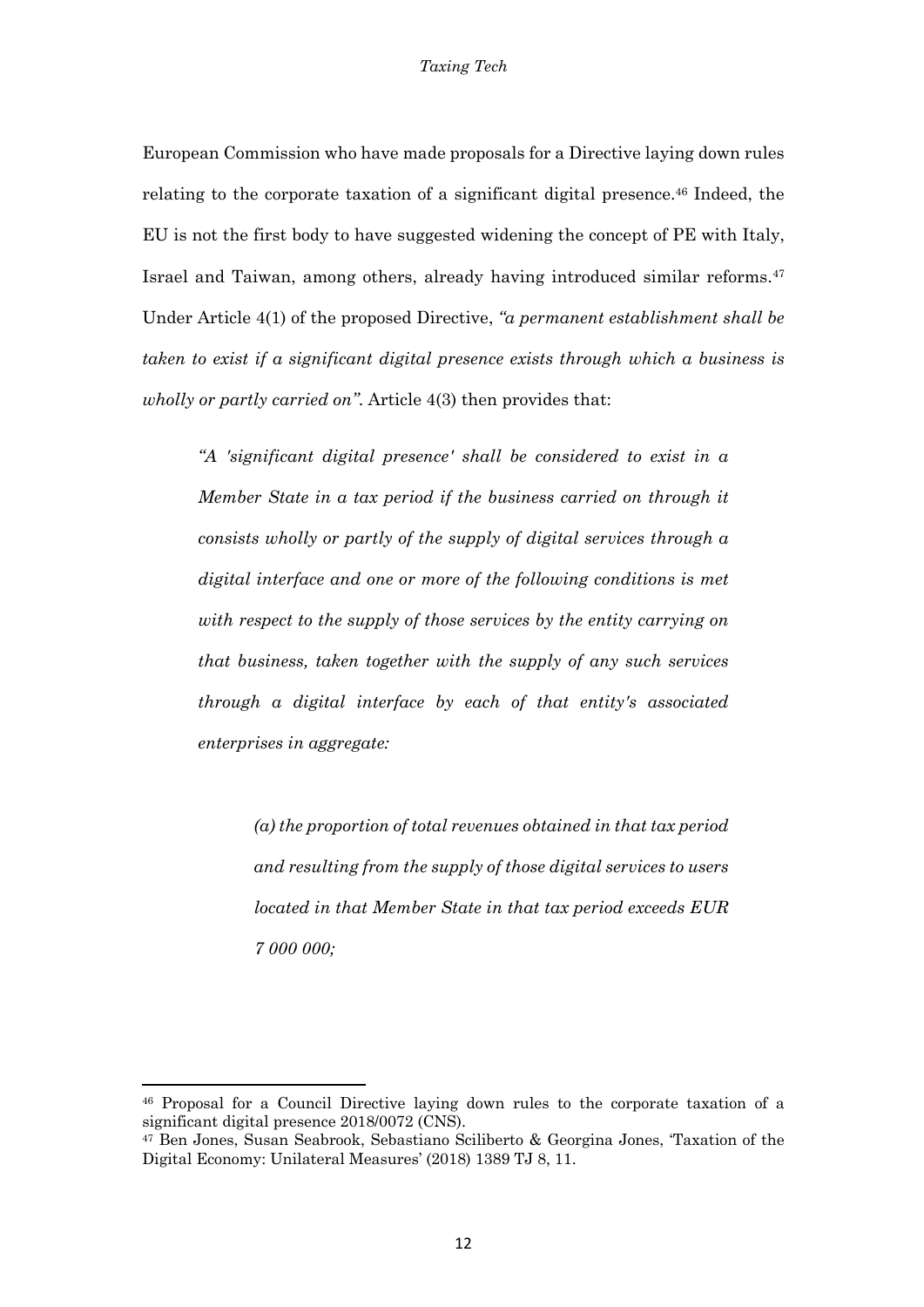*(b) the number of users of one or more of those digital services who are located in that Member State in that tax period exceeds 100 000;* 

*(c) the number of business contracts for the supply of any such digital service that are concluded in that tax period by users located in that Member State exceeds 3 000."*

The location of a user is to be determined by where the users uses the device and the location of the device is to be ascertained by way of Internet Protocol ("IP") address.48 The method for attributing profits to a significant digital presence is by way of a functional analysis and the following activities would be indicative:

- a. The collection, storage, processing, analysis, deployment and sale of user-level data;
- b. The collection, storage, processing and display of user-generated content;
- c. The sale of online advertising space;
- d. The making available of third-party created content on a digital marketplace;
- e. The supply of any digital service not listed in points (a) to  $(d)$ .<sup>49</sup>

There are a number of advantages to the EU's approach.<sup>50</sup> Firstly, it recognises the reality that in the technological age businesses can carry out necessary

 $48$  Articles  $4(4)$  and  $4(6)$ .

<sup>49</sup> Article 5(3).

<sup>50</sup> See also: Eva Escribo, 'A Preliminary Assessment of the EU Proposal on Significant Digital Presence: A Brave Attempt that Requires and Deserves Further Analysis' (SSRN,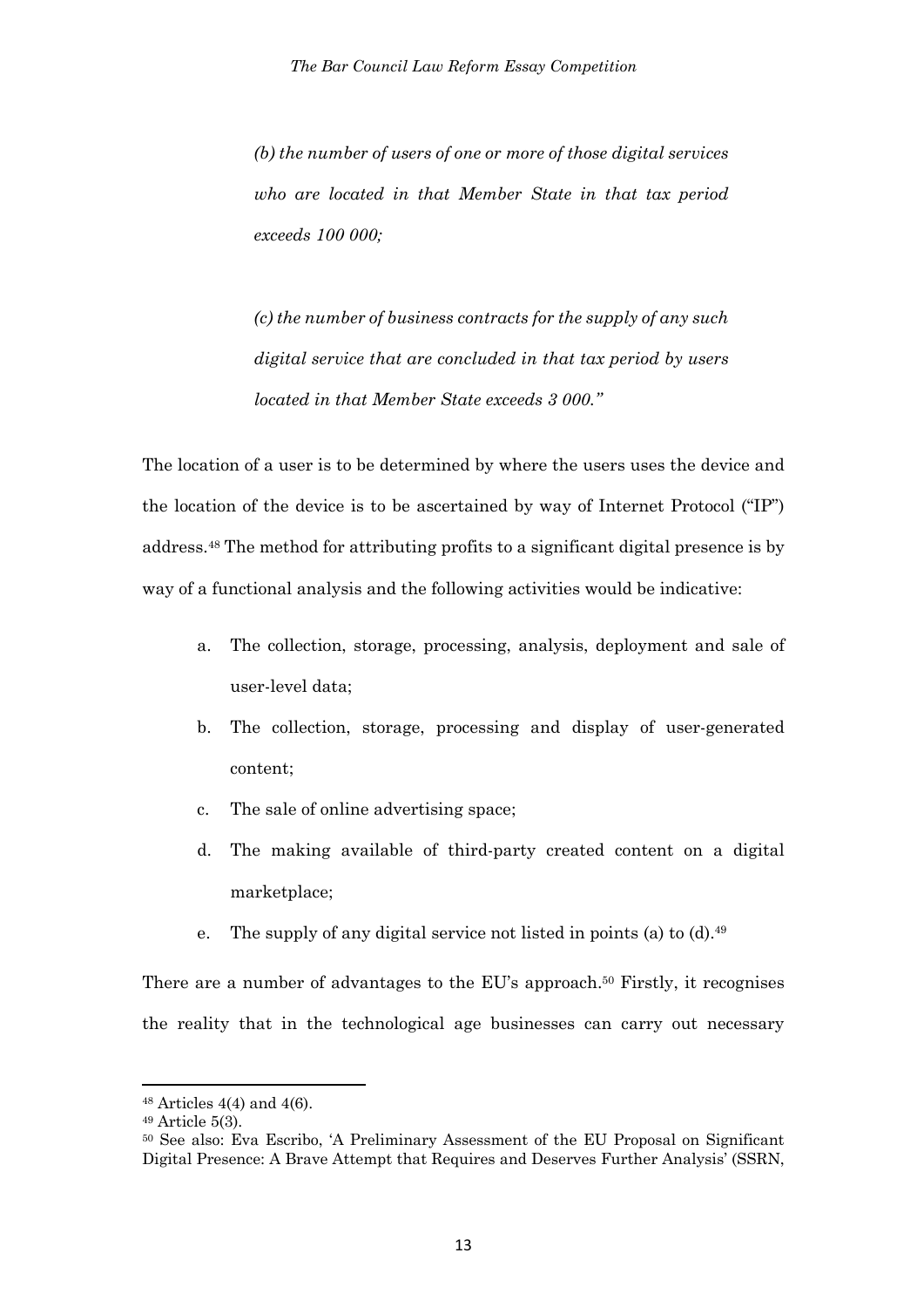#### *Taxing Tech*

functions such as data analytics and marketing from anywhere in the world. Secondly, it shifts control of the taxable nexus from the business to the user. Jurisdiction to tax depends not on the business's location but on that of the user. To this author the criticism that IP address can be manipulated to mask a user's location seems overstated.<sup>51</sup> Why would anyone do that to help MNEs avoid paying tax? Thirdly, it sets a high threshold before the rules on digital presence are engaged. This should protect start-ups in the early stages of development.

Unfortunately, this suggested reform has not received widespread support from EU Member States and it seems unlikely to be implemented in the near future.52 However, the notion of a digital permanent establishment should be at the forefront of the UK's approach to redefining the international tax system, regardless of the Brexit deal which is eventually arrived at. While the UK government has stated its willingness to act unilaterally,53 that is likely to lead to arbitrage between different jurisdiction's and increase, rather than decrease, the opportunity for tax planning.54 It should therefore be seen as a measure of last resort. Reform must be based first on international consensus and then domestic reform.

<sup>31</sup> May 2018) < https://papers.ssrn.com/sol3/papers.cfm?abstract\_id=3191787> accessed 28 September 2018.

<sup>51</sup> PwC response to European Commission Proposals for Directives regarding fair

taxation of the digital economy, 16 May 2018 <https://www.pwc.com/gx/en/about/assets/reponse-ec-proposals-digital-tax-package.pdf> accessed 28 September 2018.

<sup>52</sup> Jim Brunsden & Mehreen Khan, 'France Fights to Keep EU Tech-Tax Plans Alive' *Financial Time* (London, 28 April 2018).

<sup>53</sup> HM Treasury, *Corporate Tax and the Digital Economy: Position Paper Update* (March 2018) 25.

 $54$  See for example the techniques previously used by Apple: A. Ting,  $Tax - Apple's$ International Tax Structure and the Double Non-Taxation Issue" [2014] BTR 40.